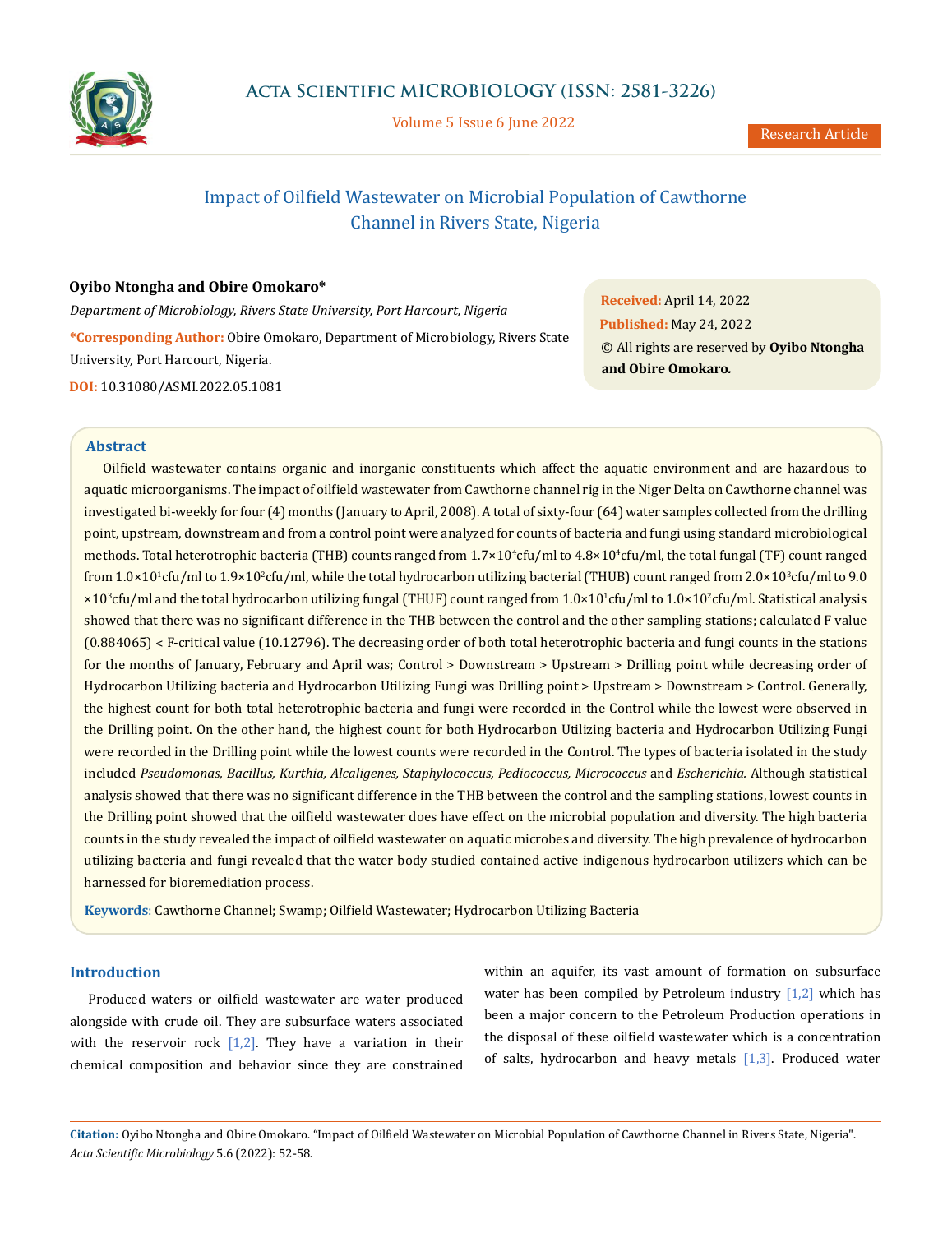contains dispersed or free dissolved oil and other dissolved organic compounds which are water soluble; Naphthenic acids, fatty acids and low molecular weight hydrocarbon and other compounds that have not been well defined [1,2].

Oilfield production activities releases large amount of hydrocarbon into the aquatic and terrestrial environment. The level of aquatic pollution by petroleum products and oil sludge has approached millions of cubic meters  $[4,5]$ . In addition, oil field production activities discharges an aqueous solution referred to as oilfield wastewater which occurs in association with oil and gas deposited in reservoirs. Oilfield wastewaters are dense and lies under the hydrocarbons in the reservoirs or in storage tanks [2]. The injection water is water usually injected into the reservoir to help force oil to the surface in order to achieve maximum oil recovery; they are both eventually produced as oilfield water along with the hydrocarbons as the oil becomes depleted. The amount of oil field wastewater increases as the reservoir is filled with injected seawater  $[2]$ . The oilfield wastewater is separated from the hydrocarbon at the surface, treated to remove much oil and then discharged into the aquatic environment  $[2,6]$ .

Indiscriminate discharge of oilfield wastewater on aquatic and terrestrial environments have been a great issue or decried by the Federal Environmental Protection Agency (FEPA) [7] and Department of Petroleum Resources (DPR) [8] which its statutory responsibility is overall protection of the environment [3]. The current oil and grease limit for continental shelves region is 48mgL- $1$  monthly average and  $72$ mg $L<sup>-1</sup>$  maximum. The oilfield wastewater discharged into the aquatic environment causes contamination of the aquatic environment since they are not well treated thereby leading to ecotoxicological problem that could create artificial food Scarcity due to damage of aquatic life [1]. During treatments, chemicals such as water clarifier and biocides are added to reduce microbial population thus affecting aquatic life  $[9]$ . The aim of the study was to cultivate, enumerate and isolate total heterotrophic bacteria and fungi total hydrocarbon utilizing bacteria and fungi, highlighting the environmental significance of these bacteria and fungi found in the oilfield wastewater of Cawthorne channel.

### **Materials and Methods**

### **Description of study area**

Cawthorne Channel also known as OML 18 is located at South of Deadman Island and Southwest of Adamakiri Creek which is a mangrove swamp and a distributary found in Akuku Toru Local Government Area of Rivers State. Cawthorne Channel OML 18 produces crude oil which is transported to nearby Shell Petroleum Development Company (SPDC) operated Bonny Terminal in Rivers State. Its geographical coordinates are Latitude 4.499º,4º 26' 57" North and Longitude 7.0838º, 7º 5<sup>'</sup>2" East.

### **Collection of samples**

Oilfield wastewater samples were collected from Cawthorne Channel flow Station (OML, 18). Water samples were collected from Drilling point, upstream, downstream and from a control point. The drilling point sample was collected from the drilling point of the oil rig, while the upstream and downstream samples were collected from a point 500m to the left and to the right from the drilling point. On the other hand, the control sample was collected from 2 km upstream from the point of drilling. Immediately after collection of each sample, sample bottles were appropriately labeled and immediately stored in an ice packed cooler box.

The samples were thereafter transported to the laboratory within 24 hours for processing and microbiological analyses. Sample storage was done according to standard laboratory practices as recommended by the American Public Health Association (APHA) [10]. At the end of each analysis, sample containers were thoroughly washed and rinsed with distilled water. Water samples were collected bi-weekly for four (4) months of January to April. A total of sixty-four (64) water samples collected from the drilling point, upstream, downstream and from a control point were analyzed for counts of bacteria and fungi using standard microbiological methods.

#### **Media preparation**

Nutrient Agar was used for Total Heterotrophic bacterial count; Potato dextrose agar was used for total fungal count while Mineral salt agar medium prepared according to the modified minimal salts medium (MSM) composition of Mills., *et al.* [11] was used for the isolation of total hydrocarbon utilizing bacteria and fungi. Minimal salts medium (MSM) composition is  $[MgSO_4~H_2O$  (0.42g), KCl  $(0.29g)$ , KH<sub>2</sub>PO<sub>4</sub> (0.83g), Na<sub>2</sub>HPO<sub>4</sub> (1.25g) NaNO<sub>3</sub> (0.42), agar (20g)] in 1Litre of distilled water. The mixture was thoroughly mixed and autoclaved at 15psi at 121°C for 15 mins and was allowed to cool to 45 $\degree$ C. The medium was prepared by the addition of 1% (v/v) crude oil sterilized with 0.22μm pore size Millipore filter paper

**Citation:** Oyibo Ntongha and Obire Omokaro*.* "Impact of Oilfield Wastewater on Microbial Population of Cawthorne Channel in Rivers State, Nigeria". *Acta Scientific Microbiology* 5.6 (2022): 52-58.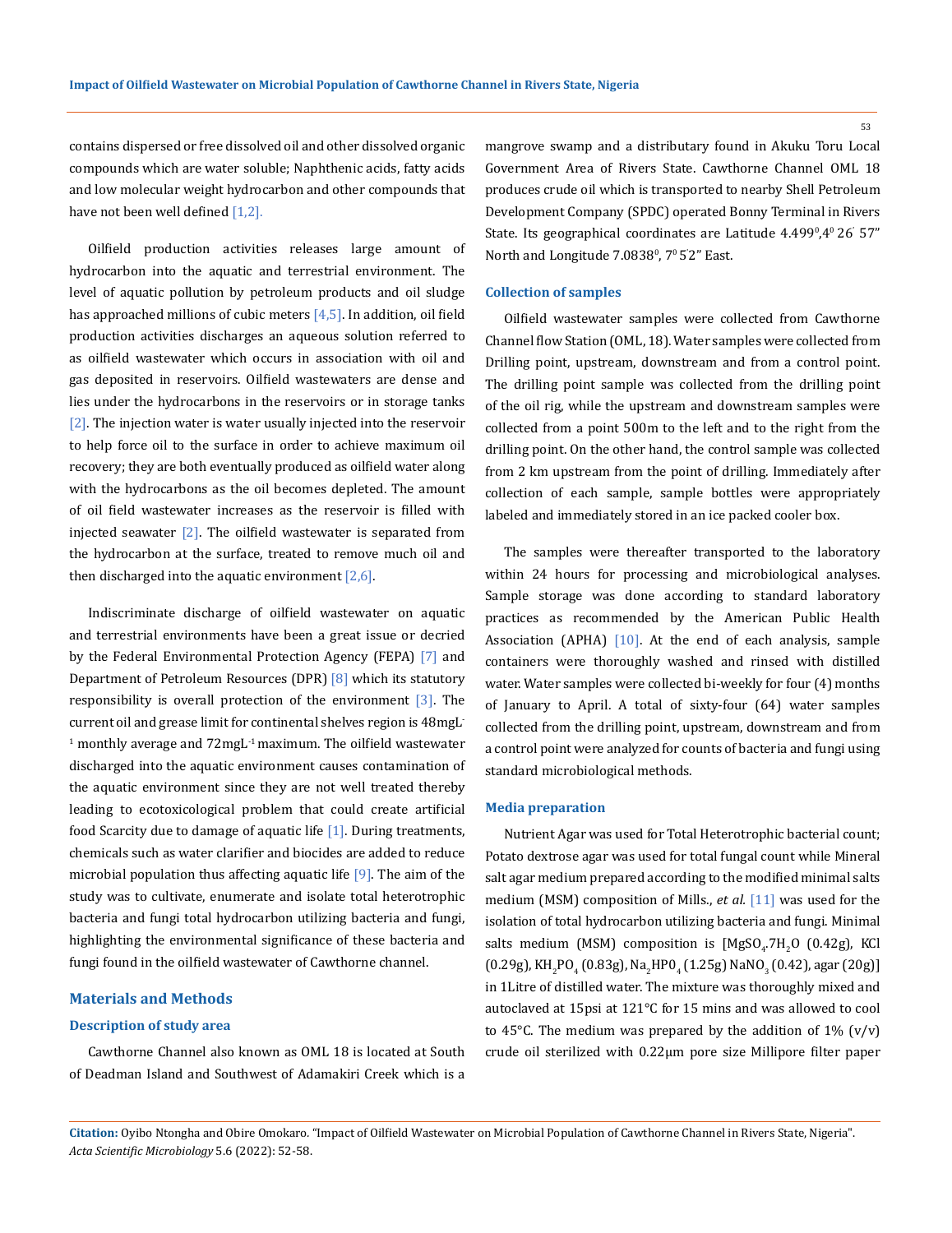[12] to sterile MSM, which has been cooled to 45ºC under aseptic condition. The MSM and crude oil were then mixed thoroughly and aseptically dispensed into sterile Petri dishes to set.

#### **Microbiological analysis of the oilfield wastewater**

# **Determination of total heterotrophic bacterial (THB) count of oilfield wastewater**

The total heterotrophic bacterial (THB) count was determined using the nutrient agar and spread plate technique as described by Prescott., *et al.* [13]. An aliquot (0.1 ml) of each serially diluted sample using dilution factors of 10<sup>-4</sup> for oilfield wastewater and of 10-5 for the other river water samples were separately inoculated onto different sterile nutrient agar plates in triplicates. The plates were incubated at 37°C in an inverted position for 24 hours. After incubation, colonies that developed on the plates were counted and only counts of between 30 and 300 were recorded. The average values of replicate plates were calculated and expressed as colony forming unit cfu/ml for oilfield wastewater or river water [3].

# **Determination of total fungi count of samples of oilfield wastewater**

Tenfold serial dilution method of Ofunne  $[14]$  was used, decimal dilutions of the samples were made by adding 1 ml of the wastewater sample to 9 ml of sterile normal saline (diluent) to give an initial dilution of 1:10, further tenfold serial dilution was made  $10^{-2}$  dilution. An aliquot (0.1 ml) of serial dilution (10<sup>-2</sup>) of each of the various samples was plated onto separate Potato dextrose agar plates to which 0.1 ml of streptomycin solution was incorporated to suppress bacterial growth. The plates were incubated at 28°C for 2-5 days and the discrete colonies that developed were enumerated as the viable counts (CFU) total heterotrophic fungi count.

### **Hydrocarbon utilizing bacterial count (HUB) of samples**

Total hydrocarbon utilizing bacteria count of oilfield wastewater samples was determined by inoculating 0.1 ml of the serially diluted samples  $(10<sup>-4</sup>)$  on mineral salt agar. The Vapor Phase Transfer method was adopted by the use of sterile filter paper discs that were impregnated with filter sterilized crude oil which served as the only carbon source in the mineral salt agar  $\lceil 3 \rceil$ . The sterile crude oil-soaked filter papers were aseptically transferred to the inside cover of the inoculated Petri dishes and incubated for 5 days at room temperature. Colonies that develop were counted; average of duplicate colonies calculated as colony forming units per ml (cfu/ml) of sample.

### **Hydrocarbon utilizing fungal count (HUF) of samples**

Total hydrocarbon utilizing fungal count of oilfield wastewater was determined by inoculating 0.1 ml of the serially diluted samples  $(10^{-2})$  on mineral salt agar. The mineral salt medium was supplemented with streptomycin (0.1 ml) to suppress bacterial growth [3]. The Vapor Phase Transfer method was adopted by the use of sterile filter paper discs that were soaked in filter sterilized crude oil which served as the only carbon source in the mineral salt agar. The sterile crude oil-soaked filter papers were aseptically transferred to the inside cover of the inoculated Petri dishes and incubated for 5 days at room temperature. Colonies that develop were counted; average of duplicate colonies calculated colony forming units per ml (cfu/ml) of water sample was calculated.

# **Characterization and identification of bacterial isolates from samples**

The cultural, morphological, microscopic characteristics of pure isolates from the study were observed and recorded. The morphological and biochemical tests conducted using the isolates included Gram staining, motility, catalase, oxidase, citrate utilization, sugar fermentation, hydrogen supplied production, indole production, methyl red and Voges Proskauer test. Results of the morphological and biochemical characteristics of the isolates were compared with those of known Taxa using Bergey's manual of determinative bacteriology  $[15]$  for identification of probable bacteria.

#### **Statistical analysis**

Statistical analysis was also conducted using Duncan Multiple Range test and Analysis of variance to determine whether there is significant difference in the microbial counts between the control location and the other sampling locations.

### **Results**

In the month of January, the total Heterotrophic bacteria count ranged from 2.95×10<sup>4</sup>cfu/ml to 6.5×10<sup>4</sup>cfu/ml while total fungal counts (TFC) ranged from  $1.2 \times 10^2$ cfu/ml to  $1.9 \times 10^2$ cfu/ml. The highest count for both total heterotrophic bacteria and fungi were recorded in the Control while the lowest were observed in

**Citation:** Oyibo Ntongha and Obire Omokaro*.* "Impact of Oilfield Wastewater on Microbial Population of Cawthorne Channel in Rivers State, Nigeria". *Acta Scientific Microbiology* 5.6 (2022): 52-58.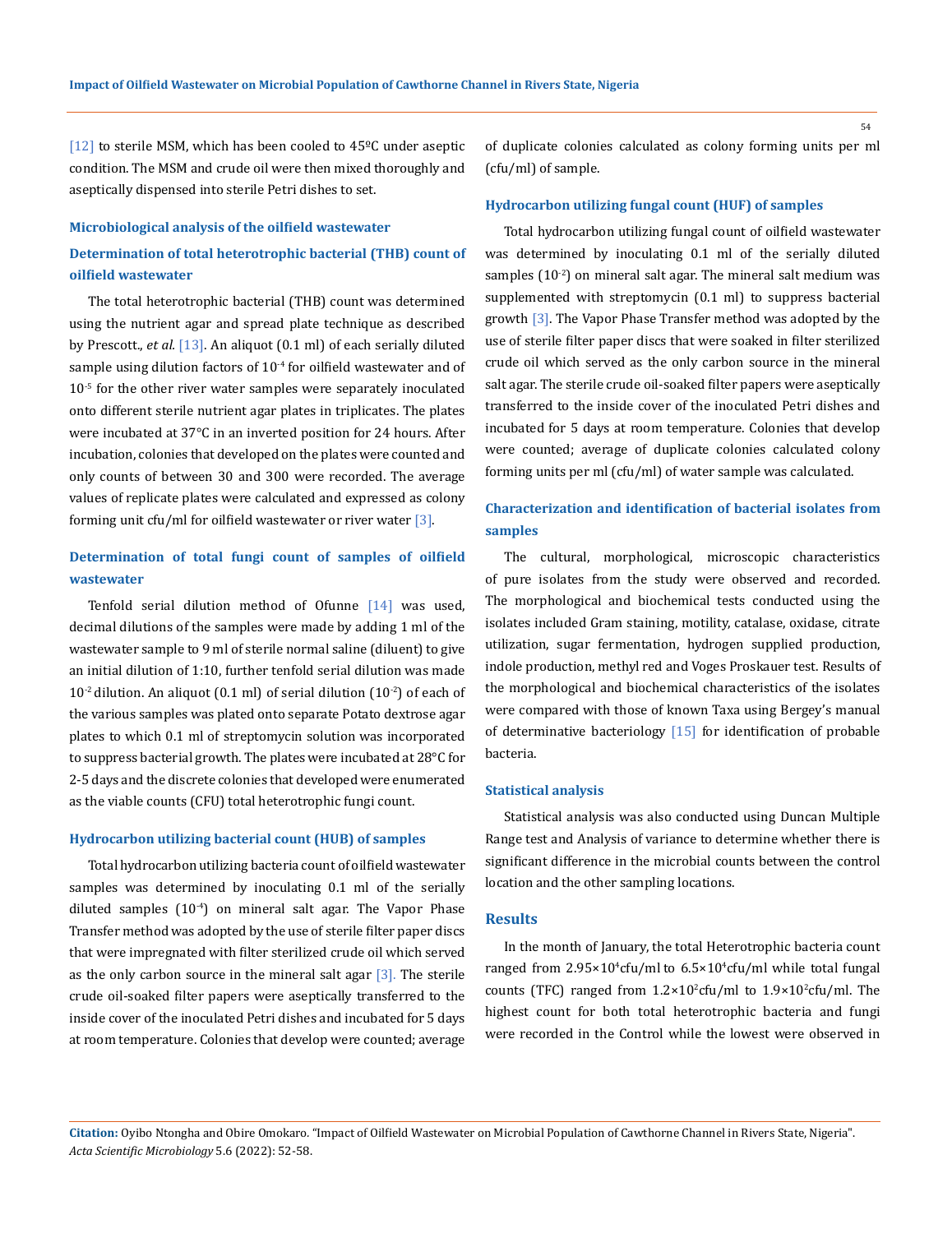the Drilling point. Total Hydrocarbon Utilizing Bacteria (HUB) count ranged from  $9.0 \times 10^2$ cfu/ml to  $2.7 \times 10^3$ cfu/ml while total Hydrocarbon Utilizing Fungi (HUF) counts ranged from  $0.25 \times 10^{1}$ cfu/ml to  $1.6 \times 10^{1}$ cfu/ml. The highest count for both Hydrocarbon Utilizing bacteria and Hydrocarbon Utilizing Fungi were recorded in the Drilling point while the lowest counts were recorded in the Control.

In the month of February, the total Heterotrophic bacteria count ranged from  $1.9 \times 10^4$ cfu/ml to  $5.0 \times 10^4$ cfu/ml while the total fungal counts (TFC) ranged from 1.0×10<sup>2</sup>cfu/ml to 1.8×10<sup>2</sup>cfu/ml. The highest count for both total heterotrophic bacteria and fungi were recorded in the Control while the lowest were observed in the Drilling point. The Total Hydrocarbon Utilizing Bacteria (HUB) count ranged from  $5.5 \times 10^{1}$ cfu/ml to  $1.55 \times 10^{3}$ cfu/ml while the total Hydrocarbon Utilizing Fungi (HUF) counts ranged from  $0.15\times10^{1}$ cfu/ml to  $1.0\times10^{1}$ cfu/ml. The highest count for both Hydrocarbon Utilizing bacteria and Hydrocarbon Utilizing Fungi were recorded in the Drilling point while the lowest counts were recorded in the Control.

In the month of March, the total Heterotrophic bacteria count ranged from 1.4×10<sup>4</sup>cfu/ml to 3.6×10<sup>4</sup>cfu/ml and the total fungal counts (TFC) ranged from  $4.0\times10^{1}$ cfu/ml to  $1.5\times10^{2}$ cfu/ml. The highest count for both total Heterotrophic bacteria and fungi were recorded in the Control, while the lowest was observed in the Drilling point. The Total Hydrocarbon Utilizing Bacteria (HUB) count ranged from  $1.0 \times 10^{2}$ cfu/ml to  $1.5 \times 10^{2}$ cfu/ml. The total Hydrocarbon Utilizing Fungi (HUF) counts ranged from  $0.01 \times 10^{1}$ cfu/ml to  $0.75 \times 10^{1}$ cfu/ml. The highest counts of both Hydrocarbon Utilizing Bacteria and Hydrocarbon Utilizing Fungi were recorded in the Drilling point while the lowest were recorded in the Control.

In the month of April, the total heterotrophic bacteria count ranged from  $1.0 \times 10^4$ cfu/ml to  $2.8 \times 10^4$ cfu/ml while the total fungal counts (TFC) ranged from  $0.2 \times 10^2$ cfu/ml to  $1.4 \times 10^2$ cfu/ ml. The highest count for both total heterotrophic bacteria and fungi was recorded in the Control while the lowest was observed in the Drilling point. The Total Hydrocarbon Utilizing Bacteria (HUB) count ranged from  $0.01 \times 10^3$ cfu/ml to  $0.15 \times 10^3$ cfu/ml and the total Hydrocarbon Utilizing Fungi (HUF) counts ranged from  $0.01 \times 10^{1}$ cfu/ml to  $0.7 \times 10^{1}$ cfu/ml. The highest count for both Hydrocarbon Utilizing bacteria and Hydrocarbon Utilizing Fungi

were recorded in the Drilling point while the lowest counts were recorded in the Control.

The results of the microbial counts (Log10cfu/ml) obtained in the various sampling points during the months of January, February, March and April are as shown in figures 1, 2, 3 and 4 respectively.



**Figure 1:** Microbial Counts of Cawthorne Channel in January.



**Figure 2:** Microbial Counts of Cawthorne Channel in February.



**Figure 3:** Microbial Counts of Cawthorne Channel in March.

**Citation:** Oyibo Ntongha and Obire Omokaro*.* "Impact of Oilfield Wastewater on Microbial Population of Cawthorne Channel in Rivers State, Nigeria". *Acta Scientific Microbiology* 5.6 (2022): 52-58.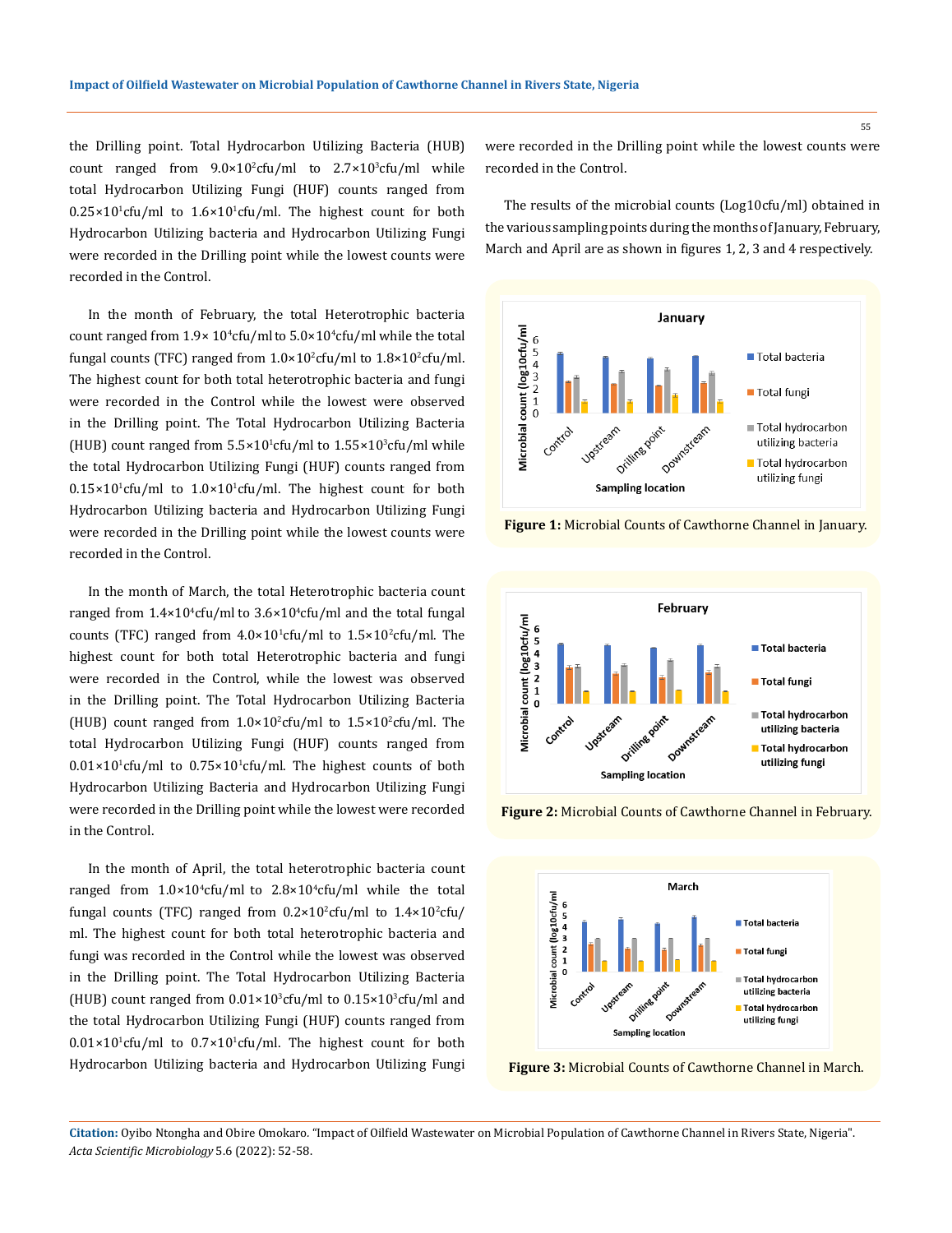

**Figure 4:** Microbial Counts of Cawthorne Channel in April.

The Analysis of variance (ANOVA) obtained for the microbial counts of Cawthorne Channel during the study period is as shown in table 1 below.

F values in both rows (groups of microorganisms) and columns (different locations in Cawthorne Channel) are less than the F critical values; therefore, Null Hypothesis is accepted. That is, there is no significant difference between the groups of microorganisms in the Control location and the other locations of Cawthorne Channel.

| <b>Source of variation</b> | <b>SS</b> | df | <b>MS</b> | F        | P-value  | <b>F</b> crit |
|----------------------------|-----------|----|-----------|----------|----------|---------------|
| Rows                       | 1162858   |    | 387619.2  | 4.595393 | 0.12115  | 9.276619      |
| Columns                    | 74570.48  |    | 74570.48  | 0.884065 | 0.416455 | 10.12796      |
| Error                      | 253048.6  |    | 84349.53  |          |          |               |
| Total                      | 1490477   | 7  |           |          |          |               |

**Table 1:** ANOVA for microbial counts of Cawthorne Channel.

The bacterial isolates obtained from Cawthorne Channel during the study period are shown in table 2 below. The predominant bacteria are of the genera; *Pseudomonas*, *Bacillus*, *Alcaligenes*, *Staphylococcus*, *Kurthia*, *Micrococcus*, *Enterococcus*, *Pediococcus* and *Escherichia*.

| Isolate code    | <b>Organism</b>         | Isolate code     | <b>Organism</b>           |  |
|-----------------|-------------------------|------------------|---------------------------|--|
| CW1             | Pseudomonas spp         | CW <sub>10</sub> | Escherichia coli          |  |
| CW <sub>2</sub> | Bacillus spp            | CW 11            | Micrococcus spp           |  |
| CW3             | Staphylococcus spp      | CW 12            | Pseudomonas spp           |  |
| CW <sub>4</sub> | Alcaligenes spp         | CW 13            | <i>Staphylococcus</i> spp |  |
| CW <sub>5</sub> | Kurthia spp             | CW 14            | Pediococcus spp           |  |
| CW <sub>6</sub> | Micrococcus spp         | CW 15            | Enterococcus spp          |  |
| CW <sub>7</sub> | Pediococcus spp         | CW 16            | Escherichia coli          |  |
| CW8             | <i>Enterococcus</i> spp | CW 17            | Bacillus spp              |  |
| CW <sub>9</sub> | Pseudomonas spp         |                  |                           |  |

**Table 2:** Bacteria Isolates from Cawthorne Channel.

CW: Cawthorne Channel.

# **Discussion**

The present study has revealed the microbial counts of heterotrophic and hydrocarbon-utilizing bacteria and fungi and types of bacteria in the vicinity of the Cawthorne Channel oil rig in Rivers State of Nigeria. The fungi and bacteria population of the water samples were low, these low microbial counts may be due to the stress to which the organisms were exposed in the wastewater  $[3,8]$ . Once the oil is separated from the wastewater, it is subjected

**Citation:** Oyibo Ntongha and Obire Omokaro*.* "Impact of Oilfield Wastewater on Microbial Population of Cawthorne Channel in Rivers State, Nigeria". *Acta Scientific Microbiology* 5.6 (2022): 52-58.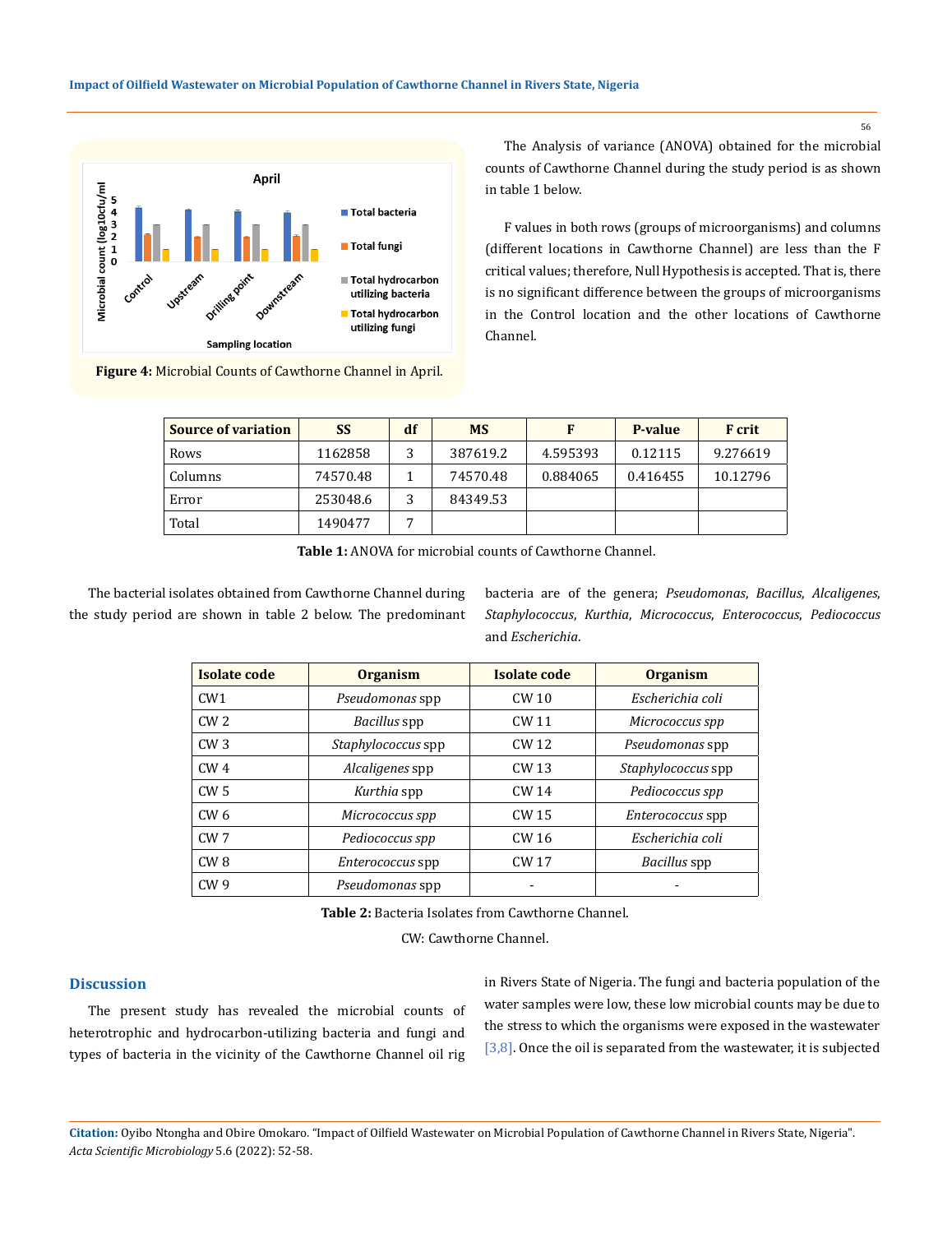to various forms of treatment including removal of oil; addition of chemicals such as biocides which reduces the microbial population in the wastewater before final discharge  $[8]$ . The results showed that more heterotrophic bacteria and fungi were isolated from the control and the least from the drilling point while the reverse was the case for counts of hydrocarbon utilizing bacteria and fungi. The decreasing order of both total heterotrophic bacteria and fungi counts in the stations for the months of January, February and April was; Control > Downstream > Upstream > Drilling point while decreasing order of Hydrocarbon Utilizing bacteria and Hydrocarbon Utilizing Fungi was Drilling point > Upstream > Downstream > Control. On the other hand, the decreasing order of both total heterotrophic bacteria and fungi counts in the months of March was; Control > Downstream > Upstream > Drilling point. The decreasing order of Hydrocarbon Utilizing bacteria and Hydrocarbon Utilizing Fungi was Drilling point > Downstream > Upstream > Control.

Generally, the highest count for both total heterotrophic bacteria and fungi were recorded in the Control while the lowest were observed in the Drilling point. On the other hand, the highest count for both Hydrocarbon Utilizing bacteria and Hydrocarbon Utilizing Fungi were recorded in the Drilling point while the lowest counts were recorded in the Control.

This shows that the oilfield wastewater deposited at the drilling point acted as a source of nutrients for the indigenous Hydrocarbon utilizing bacteria and Hydrocarbon utilizing Fungi thus enriching or increasing their counts or population in water samples in the drilling point than in other stations. The presence of heterotrophic bacteria and fungi in the wastewater revealed that the chemical treatment introduced into the water did not completely eliminate the bacteria and fungi rather only reduced their number to a minimal level, thus they can survive in it. The bacteria species isolated in the study are: *Pseudomonas, Bacillus, Alcaligenes, Staphylococcus, Kurthia, Micrococcus, Enterococcus, Pediococcus* spp and *Escherichia Coli*. The occurrence of these bacteria in the oilfield wastewater (oily) suggests that the bacteria has the ability to utilize the traces of oil present in the wastewater and also has the ability to grow in an oil agar medium in connection with Okpokwasilli and Olise  $[16]$ . Obire and Wemedo  $[17]$  also reported similar organisms having the ability to utilize crude oil as a sole source of carbon thus confirming the ability of bacteria to thrive in oilfield wastewater. It was noted that after the purported treatment by oil exploration companies, the wastewater still contains dispersed or free oil, dissolved and other hydrocarbon contents utilized as nutrients by microorganisms for their growth [2,8].

The environmental consequences of the release of oilfield wastewater (oily) into the aquatic environments are dexterous (affecting microbial population and aquatic life)  $[1,8]$ . In this context Obire and Amusan [18] reported a significant effect of oilfield wastewater (formation water) on the microbial population of fresh water stream in Nigeria. Obire and Wemedo [3] concluded that oilfield wastewater had little effect on microorganisms in aquatic environment. However, the contradictory results in the present study may be due to the environmental consequences of oilfield wastewater in the Cawthorne Channel.

Although statistical analysis showed that there was no significant difference in the THB between the control and the sampling stations, lowest counts in the Drilling point showed that the oilfield wastewater does have effect on the microbial population and diversity. The high bacteria counts in the study revealed the impact of oilfield wastewater on aquatic microbes and diversity. The high prevalence of hydrocarbon utilizing bacteria and fungi revealed that the water body studied contained active indigenous hydrocarbon utilizers which can be harnessed for bioremediation process.

### **Conclusion and Recommendation**

The significance presence of these organisms in the oilfield wastewater can be attributed to their ability to utilize hydrocarbons in the water which was confirmed by their growth on oil agar. The high prevalence of hydrocarbon utilizers in the sampling stations suggests that the hydrocarbon utilizers were adapted to the quantity of hydrocarbons in the environment and hereby increased the number of hydrocarbon utilizers in the polluted area. The hydrocarbon utilizing isolates in the study can be used in bioremediation exercise if they are introduced into a crude oil polluted environment since the wastewater contains hydrocarbon which is a major source of nutrient. The hydrocarbon utilizing bacteria can be applied minimally to crude oil polluted/ contaminated environment to decontaminate it and also used for cleanup of crude contaminated environment.

**Citation:** Oyibo Ntongha and Obire Omokaro*.* "Impact of Oilfield Wastewater on Microbial Population of Cawthorne Channel in Rivers State, Nigeria". *Acta Scientific Microbiology* 5.6 (2022): 52-58.